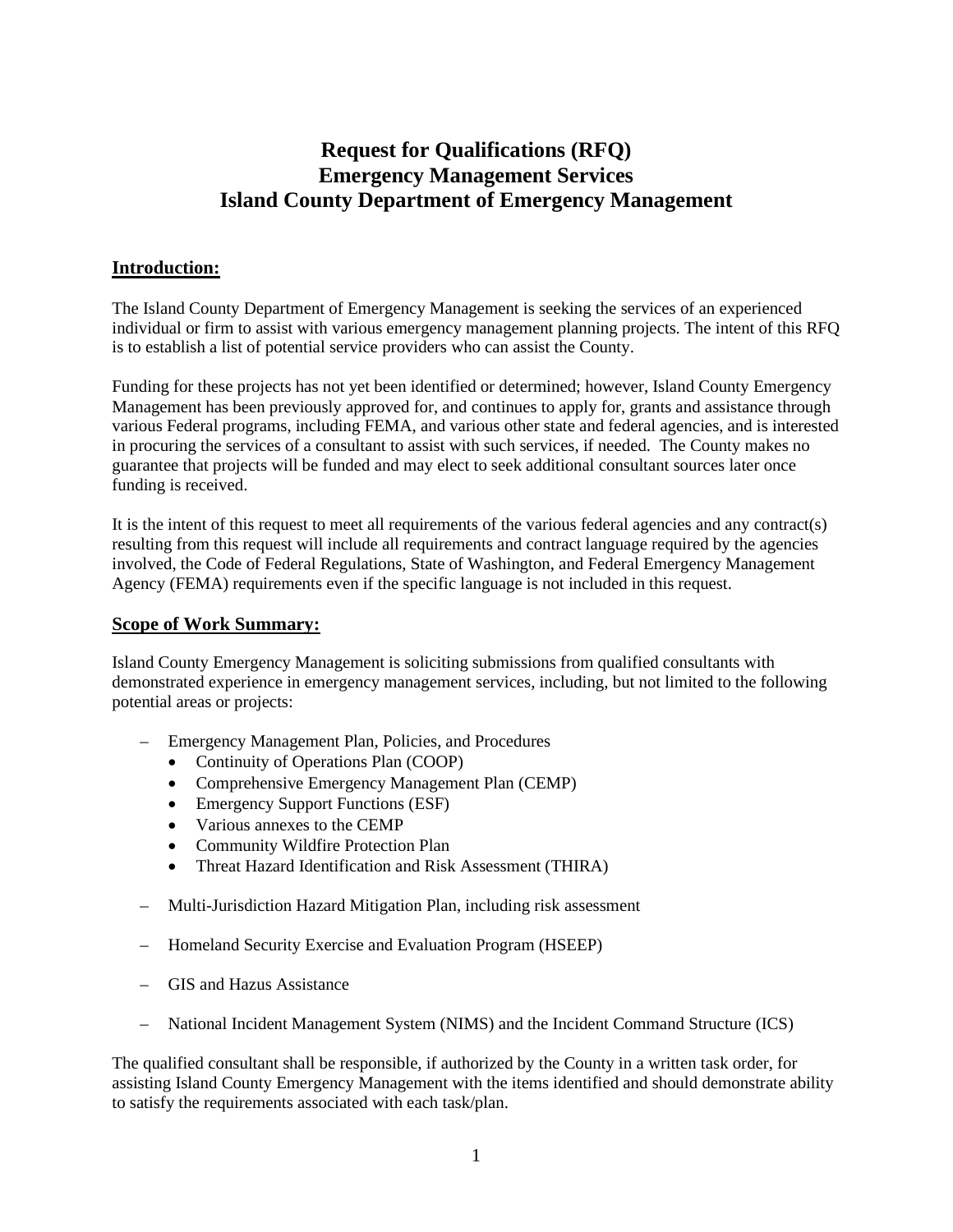*Small business and minority businesses, women's business enterprises, and labor surplus area firms are encouraged to submit qualifications and firms using such subcontractors are strongly encouraged to solicit such firms in the subcontracting process. Any Contracts/subcontracts issued under this procurement must comply with the necessary affirmative steps to assure that minority businesses, women's business enterprises and labor surplus area firms are used when possible, in accordance with 2 CFR § 200.321.*

#### **Qualifications:**

- A. The Consultant shall be a full-service emergency management firm with a very high degree of professionalism and significant experience with the services outlined in the scope of work.
- B. It is preferred that the Consultant have experience working with counties, within Washington State, and/or proven abilities in the areas outlined above. Experience with Island County highly desirable. Those with demonstrated knowledge, skills, abilities, and experience will be most competitive.
- C. Lead planner will have significant, demonstrated emergency management experience, and will be the primary planner writing the various documents and leading the planning efforts.
- D. The successful proposer will demonstrate on the part of the lead planner a minimum of ten years of experience in the emergency management field. Specific experience in various plan development may be demonstrated.
- E. The successful consultant will have developed a minimum of ten or more plans of varying types within the last five years.
- F. Experience utilizing HAZUS and GIS required. Demonstrated ability to complete a Comprehensive Data Management System update beneficial.
- G. Experience by the lead planner with FEMA's Threat Hazard Identification and Risk Assessment (THIRA) utilizing CPG 201 is required. Specific project experience should be identified.
- H. Submitters shall include the names, addresses and phone numbers of at least five (5) references for whom the consultant has provided similar services.
- I. Detailed scopes of work for each type of plan are not required; however, submitter should identify experience with the established standards to which plans, exercises, etc., are written.
- J. Consultants will be evaluated based on written submissions provided as applied to the criteria set forth in the RFQ.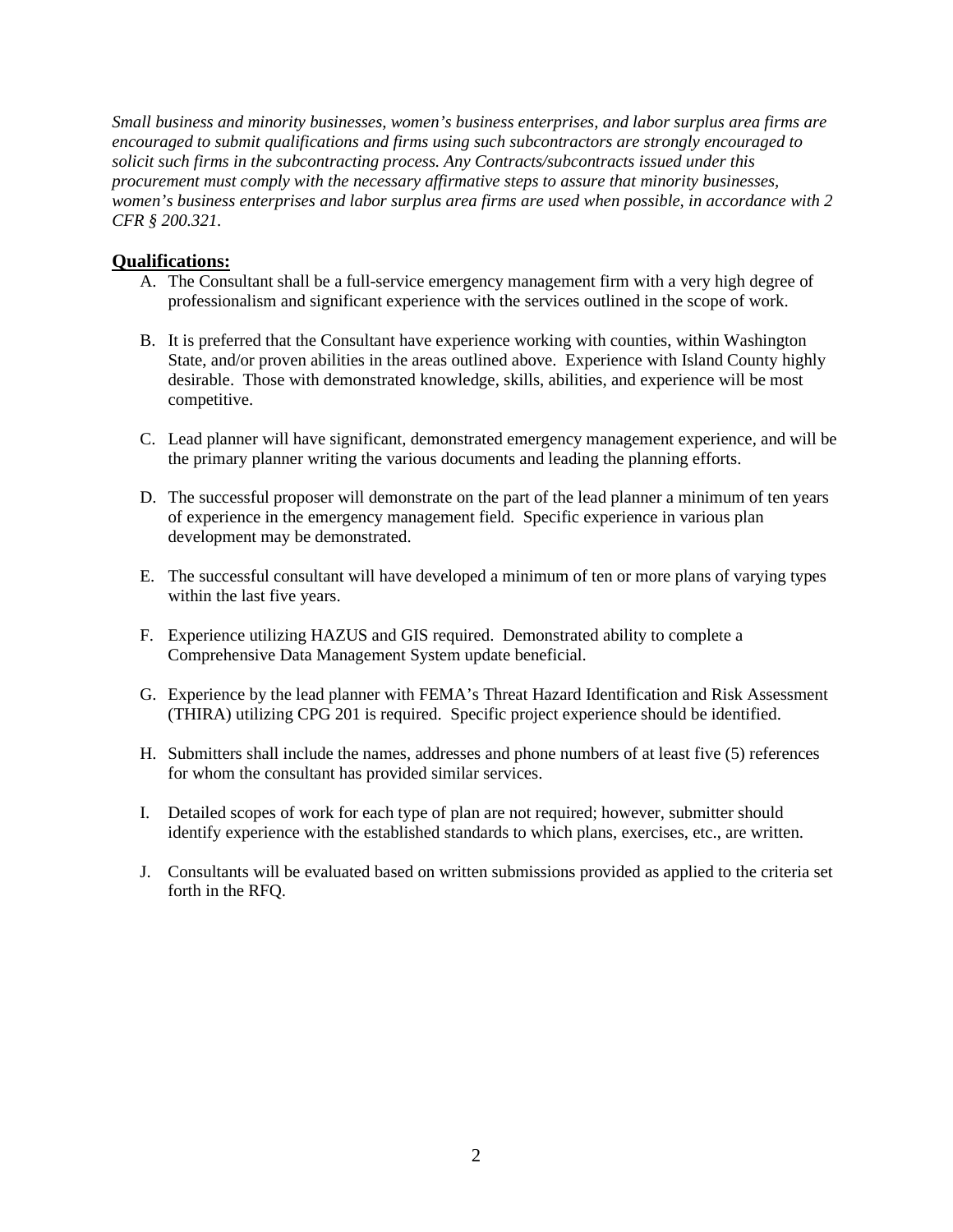| <b>Submissions Due Date:</b> | 14 April, 2022                                                      |  |  |  |  |  |  |
|------------------------------|---------------------------------------------------------------------|--|--|--|--|--|--|
| Submission:                  | Via e-mail, U.S. mail, other delivery services and/or hand delivery |  |  |  |  |  |  |
| <b>Submission Address</b>    | Eric Brooks                                                         |  |  |  |  |  |  |
| & Point of Contact           | Department of Emergency Management                                  |  |  |  |  |  |  |
|                              | <b>Island County</b>                                                |  |  |  |  |  |  |
|                              | P. O. Box 5000                                                      |  |  |  |  |  |  |
|                              | Coupeville, WA 98239                                                |  |  |  |  |  |  |
|                              | E-mail: e.brooks@islandcountywa.gov                                 |  |  |  |  |  |  |
|                              | Phone: 360-240-5572                                                 |  |  |  |  |  |  |
| <b>Project Dates:</b>        | Professional Services Contract Executed: TBD                        |  |  |  |  |  |  |
|                              | Project Start Date: TBD                                             |  |  |  |  |  |  |
|                              | Project Completion Date: TBD - based on project funding timeline    |  |  |  |  |  |  |

#### **Discretion of County**:

Island County reserves the right to accept or reject any and all submissions as may be deemed necessary by the County to be in its best interest. The County further reserves the right to waive any and all formalities, and reserves the right to reject all nonconforming, unresponsive, or conditional submissions. Island County reserves the right to reject any submission if the County believes that it would not be in the best interest of the County to select the consultant because the submission is not responsive or the submitter is not responsible, or the submitter is unqualified or lacks financial ability or fails to meet any other pertinent standard or criteria established by the County.

Island County also reserves the right to enter into contract negotiations with a qualified, responsible, and responsive consultant who provides the best ranked submission. If the County and the best ranked consultant cannot negotiate a contract, the County may, in its sole discretion, terminate such negotiations and begin negotiations with the qualified, responsible, and responsive consultant who provides the next best ranked submission. The County may, in its sole discretion, elect to continue the process for negotiating with each next ranked submitter until a contract is successfully negotiated. No firm shall have any rights against the County arising from this RFQ or such negotiations.

#### **Subject to Authorization and Funding**:

The selected consultant shall not perform any services without the express prior written approval of the County, which approval shall be in the form of a written task order. Fees and costs associated with any services which were not expressly authorized by the County in a written task order shall not be paid by the County.

The County's performance and obligation to pay for any services performed under this RFQ or the terms of any agreement that may arise from this RFQ is limited to the availability of funds appropriated in a current fiscal period, and continuation of the contract into a subsequent fiscal period is subject to appropriation of funds. Payments funded with State or Federal Funds must be appropriated and available and the selected submitter must comply with and satisfy all State and Federal laws, rules, regulations and requirements in order to be entitled to such payments. No budget is required for this submittal.

Payments associated with any agreement arising from this RFQ will be in accordance with Task Orders issued by the County. Task Orders will be in accordance with individual grants received by the County or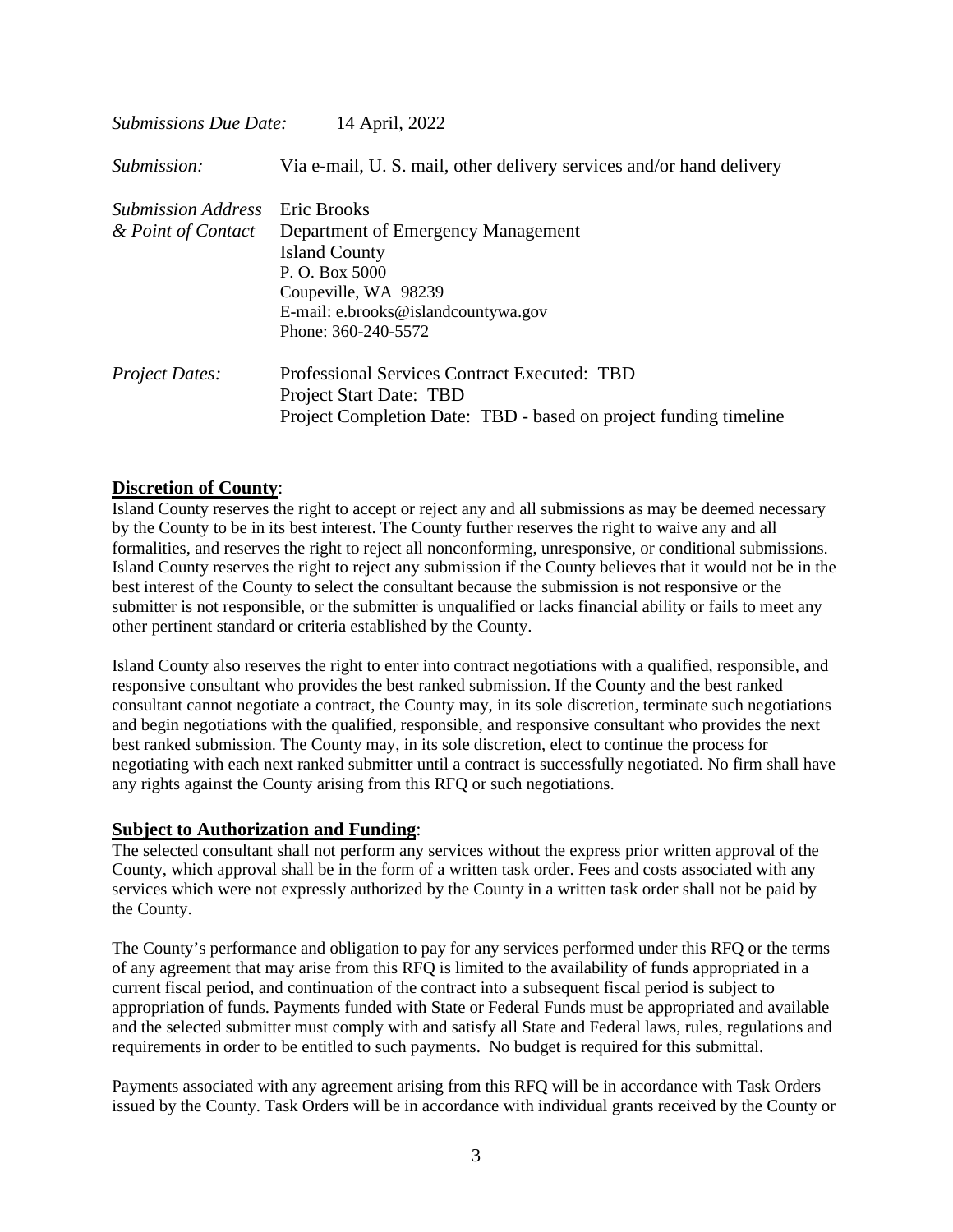in accordance with tasks desired by the County in support of the areas identified in the scope of work in this RFQ. No payments are intended or implied outside of specifically negotiated Task Orders.

#### **Non-Exclusive Contract / Additional Services:**

Submitter agrees and understands that the contract shall not be construed as an exclusive arrangement and further agrees that the County may, at any time secure similar or identical Services at its sole option. The County may require additional items or services not specifically listed in the contract. The submitter agrees to provide such items or services and provide the County prices on such additional items or services based upon a formula or method that is the same or similar to that used in establishing the prices of their submission. If the price(s) offered are not acceptable to the County, and the situation cannot be resolved to the satisfaction of the County, the County reserves the right to procure those items or services for other vendors, or to cancel the contract upon giving the submitter thirty (30) days' written notice.

# **Additional Items:**

Debarment: Submitter will be required, at execution of contract, to execute a certification regarding debarment and suspension.

#### **Insurance:**

Submitter will be required to demonstrate Errors and Omissions and Liability Insurance, and the ability to indemnify Island County on those policies.

## **Certifications Regarding Lobbying and Drug Free Workplace:**

Submitter will be required to execute a Certification Regarding Lobbying and Drug Free Workplace Certification at contract execution.